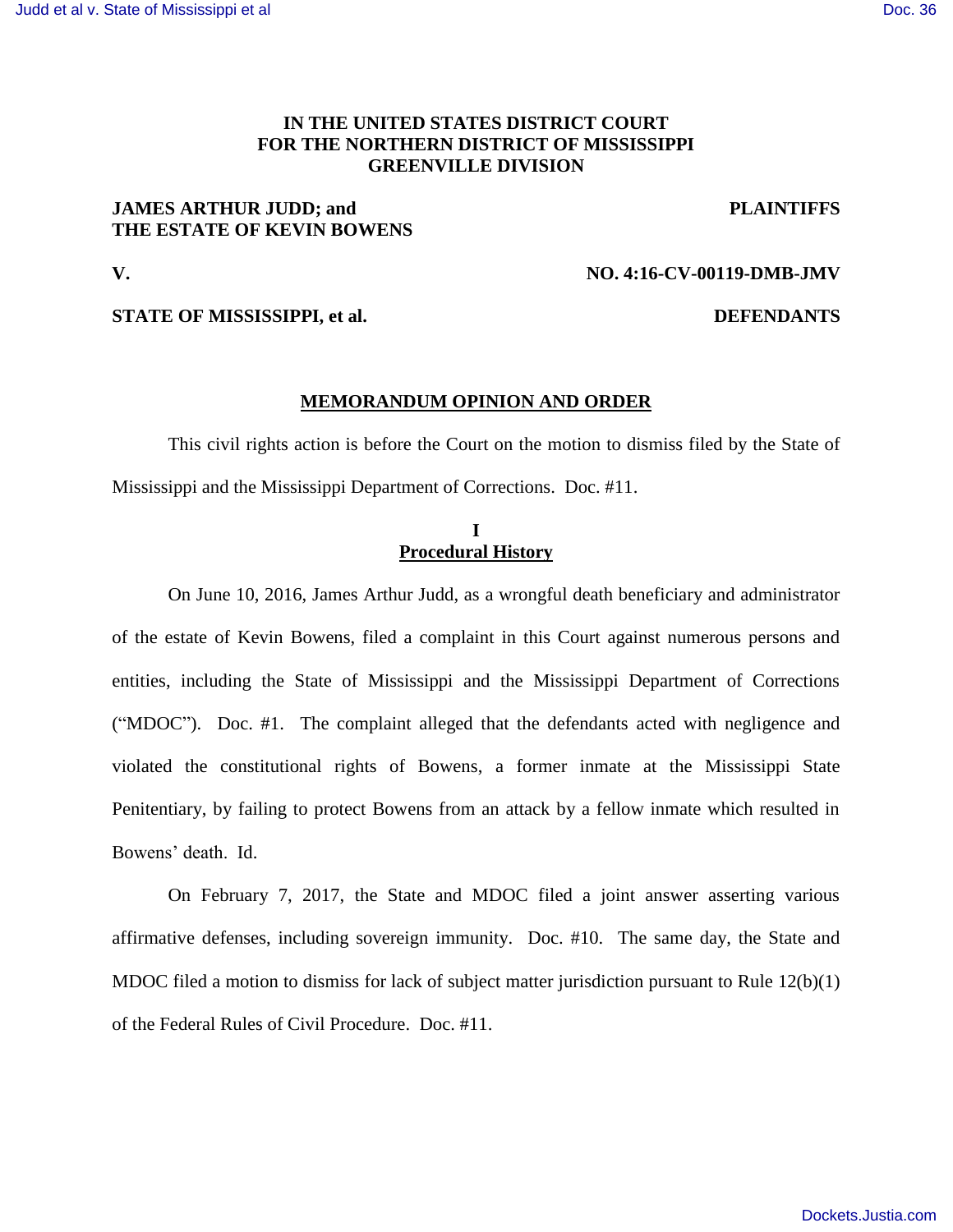On March 23, 2017, Judd, with leave of the Court, filed an amended complaint. Doc. #17. The amended complaint includes the same general allegations but adds an array of individual defendants. Id.

## **II Relevant Standards**

The moving defendants seek dismissal on the grounds that they are protected by sovereign immunity and that they are not "persons" within the meaning of 42 U.S.C. § 1983. Doc. #12 at 3. The first of these defenses clearly implicates Rule 12(b)(1), the rule cited in the motion. See Warnock v. Pecos Cty., 88 F.3d 341, 343 (5th Cir. 1996) ("Because sovereign immunity deprives the [federal] court of jurisdiction, … claims barred by sovereign immunity can be dismissed only under Rule 12(b)(1) and not with prejudice."). However, the second defense – that the defendants are not "persons" within the meaning of § 1983 – concerns a plaintiff's ability to state a claim, thus mandating a Rule 12(b)(6) inquiry. See Lapides v. Bd. of Regents of Univ. Sys. of Ga., 535 U.S. 613, 617 (2002) (§ 1983 claim against non-person supplied supplemental jurisdiction);<sup>1</sup> Fontana v. *Paeste v. Gov't of Guam*, 798 F.3d 1228, 1234 (9th Cir. 2015) ("Three circuits have held that whether a party is a person under § 1983 is not a jurisdictional question, but rather a statutory one. We agree and so hold.") (internal quotation marks and alterations omitted).

<sup>&</sup>lt;sup>1</sup> More than thirty years ago, the Fifth Circuit noted that "[a] threshold jurisdictional issue is whether an action under ... § 1983 may be brought against the various state and county corporate defendants in that such defendants may not be 'persons' under that statute." Wade v. Miss. Co-op Ext. Serv., 528 F.2d 508, 520 (5th Cir. 1976). Wade has never been cited for its jurisdictional proposition, which was in the nature of dicta. Regardless, to the extent Wade holds that the § 1983 "person" inquiry is jurisdictional, such holding was implicitly rejected by Lapides, which found supplemental jurisdiction based on a § 1983 claim against a non-person. 535 U.S. at 618; see Valliancourt v. *PNC Bank, Nat'l Ass'n*, 771 F.3d 843, 846 n.21 (5th Cir. 2014) (review of "a court's decision [whether] to exercise supplemental jurisdiction ... necessarily requires determining whether the district court had original subject matter jurisdiction in the first place"). Additionally, this Court notes that, on at least one occasion, the Fifth Circuit has held that a § 1983 claim brought against a non-person is properly dismissed under Rule 12(b)(6). Cronen v. Tex. *Dep't of Human Servs.*, 977 F.2d 934, 936 (5th Cir. 1992).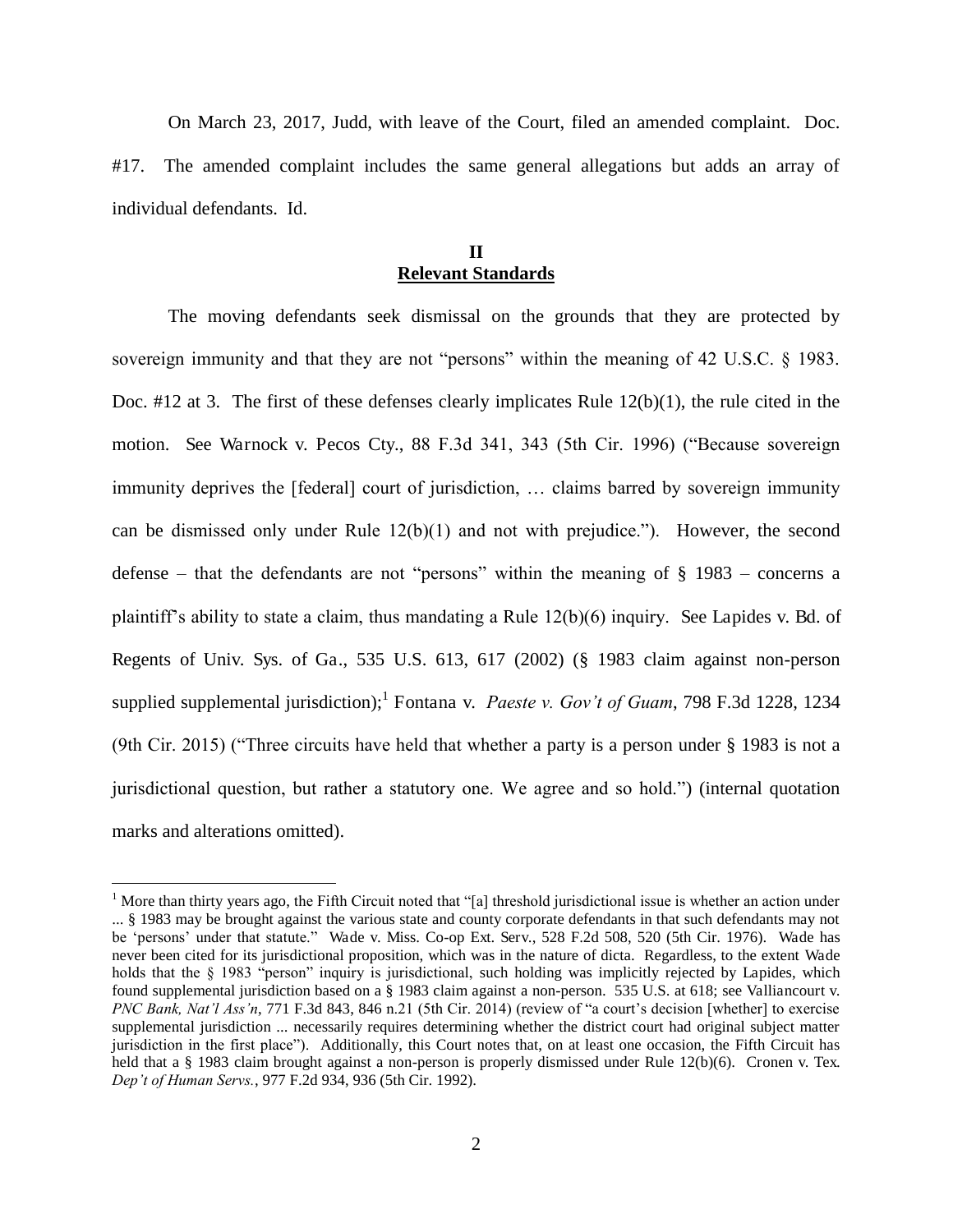### **A. Rule 12(b)(1)**

"Motions filed under Rule  $12(b)(1)$  of the Federal Rules of Civil Procedure allow a party to challenge the subject matter jurisdiction of the district court to hear a case." Ramming v. United States, 281 F.3d 158, 161 (5th Cir. 2001). A court may dismiss for lack of subject matter jurisdiction based on: "(1) the complaint alone; (2) the complaint supplemented by undisputed facts evidenced in the record; or (3) the complaint supplemented by undisputed facts plus the court's resolution of disputed facts." Crane v. Johnson, 783 F.3d 244, 251 (5th Cir. 2015).

### **B. Rule 12(b)(6)**

"To survive a Rule 12(b)(6) motion to dismiss, the complaint does not need detailed factual allegations, but it must provide the plaintiff's grounds for entitlement for relief including factual allegations that, when assumed to be true, raise a right to relief above the speculative level." Ruiz v. Brennan, 851 F.3d 464, 468 (5th Cir. 2017). "Threadbare recitals of the elements of a cause of action, supported by mere conclusory statements, do not suffice." Turner v. Lt. Driver, 848 F.3d 678, 685 (5th Cir. 2017).

# **III Analysis**

 As explained above, Judd appears to assert against the moving defendants state law claims based in negligence and federal claims under the vehicle of § 1983. The moving defendants seek dismissal of all claims on the grounds of sovereign immunity and that § 1983 does not authorize suits against states or state entities. $2$ 

<sup>&</sup>lt;sup>2</sup> Because Judd's amended complaint implicates the same issues raised by the defendants' motion to dismiss, the filing of the amended complaint did not moot the motion. See 6 Fed. Prac. & Proc. Civ. § 1476 (3d ed.) ("If some of the defects raised in the original motion remain in the new pleading, the court simply may consider the motion as being addressed to the amended pleading.").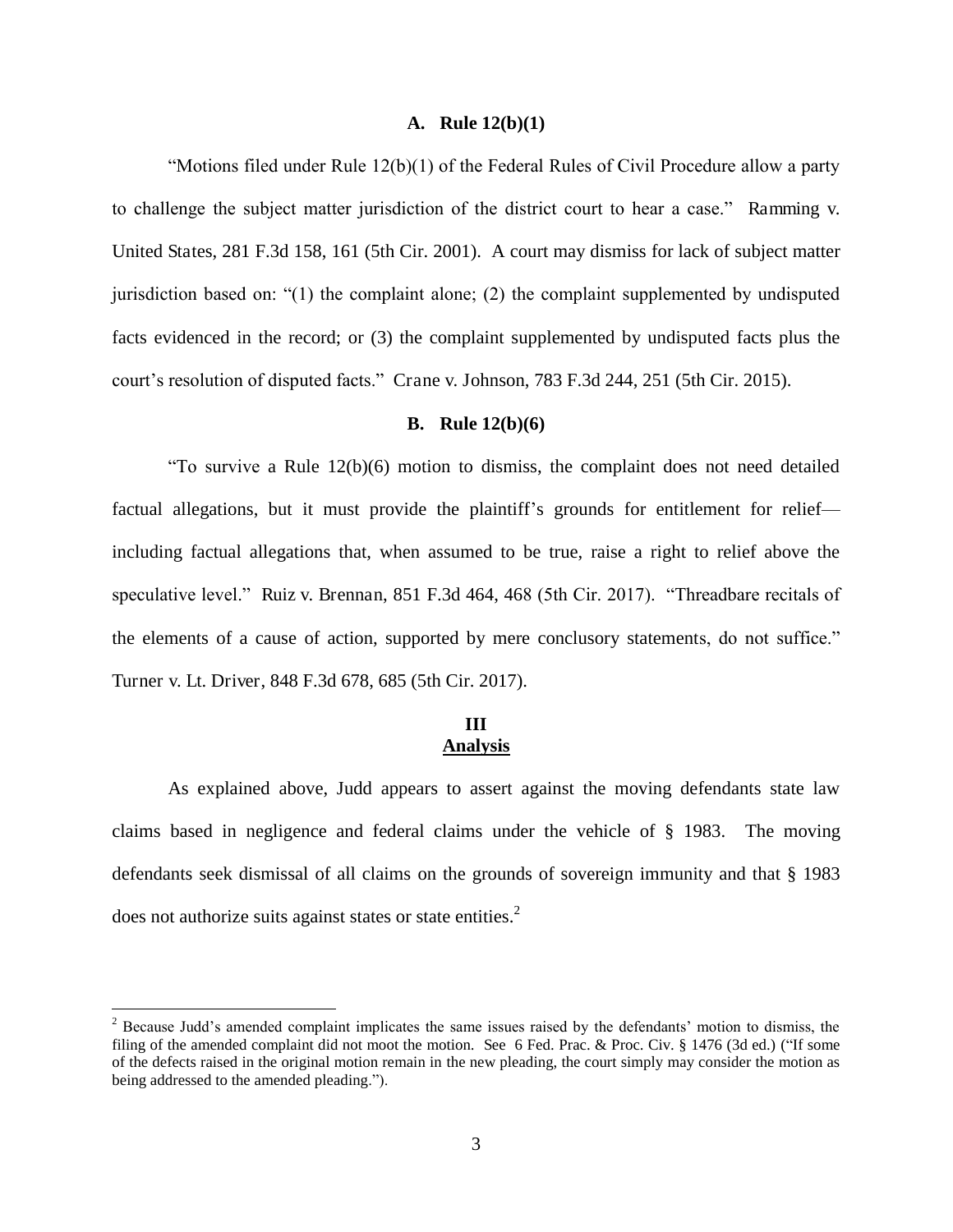Where, as here, a defendant raises sovereign immunity alongside an argument that a federal cause of action does not permit an action against the states, the Supreme Court has "routinely addressed before the question whether the Eleventh Amendment forbids a particular statutory cause of action to be asserted against States, the question whether the statute itself permits the cause of action it created to be asserted against States ...." Vt. Agency of Natural Res. v. U.S. ex rel. Stevens, 529 U.S. 765, 779 (2000). Accordingly, the Court will first consider whether the § 1983 claims against the moving defendants must fail because the moving defendants are not persons under § 1983. See id.; Taylor v. Wexford Med., No. 15-2395, 2017 WL 1194177, at  $*4$  (D. Md. Mar. 30, 2017) ("The Court must turn first to the statutory argument that [the defendant] is not a 'person' within the meaning of § 1983.") (citing Stevens).

#### **A. "Persons" Under § 1983**

Section 1983 authorizes suits for damages against any "person who, under color of any statute, ordinance, regulation, custom, or usage, of any State or Territory or the District of Columbia, subjects, or causes to be subjected, any citizen of the United States or other person within the jurisdiction thereof to the deprivation of any rights, privileges, or immunities secured by the Constitution and laws ...." "[N]either a State nor its officials acting in their official capacities are 'persons' under § 1983."<sup>3</sup> *Will v. Mich. Dep't of State Police*, 491 U.S. 58, 71 (1989). Additionally, state agencies are not persons for the purpose of § 1983. Cronen v. Tex. *Dep't o*f Human Servs., 977 F.2d 934, 936 (5th Cir. 1992).

Neither the State nor MDOC, which is a state agency, are persons under § 1983. See *Parks v. Miss. Dep't of Corr.*, No. 1:12-cv-275, 2014 WL 232008, at \*3 (S.D. Miss. Jan. 22,

<sup>&</sup>lt;sup>3</sup> "Of course a state official in his or her official capacity, when sued for injunctive relief, would be a person under  $\S$ 1983 because official-capacity actions for prospective relief are not treated as actions against the State." Will v. *Mich. Dep't of State Police*, 491 U.S. 58, 71 n.10 (1989).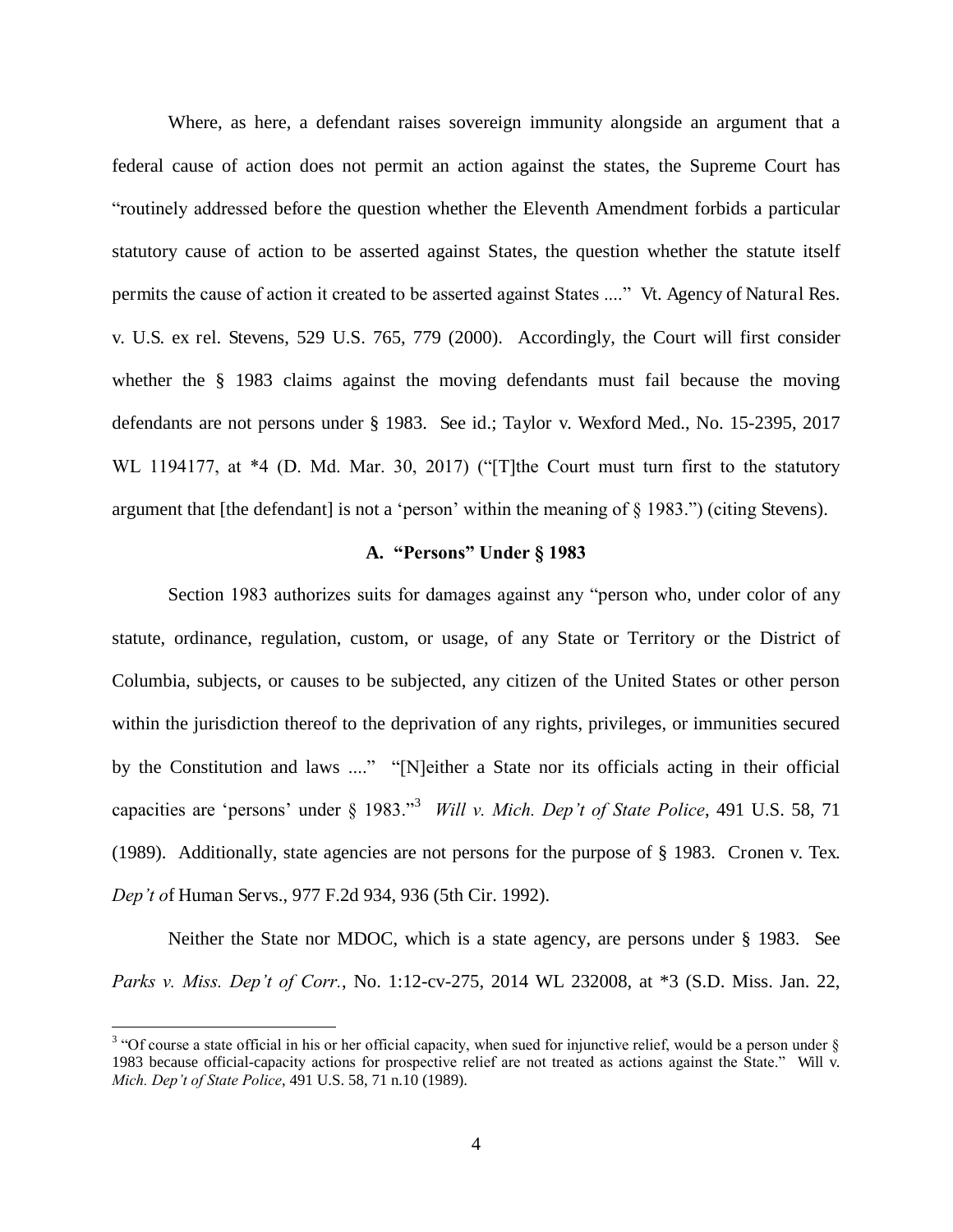2014) ("[A]s MDOC points out, it is not a 'person' for purposes of liability under § 1983."); McNair v. Mississippi, 43 F.Supp.3d 679, 685 (N.D. Miss. 2014) (State of Mississippi not person under § 1983). Accordingly, Judd's § 1983 claims against the State and MDOC must fail.

#### **B. State Sovereign Immunity**

"State sovereign immunity is a fundamental aspect of the sovereignty that the states enjoyed before the ratification of the Constitution and the Eleventh Amendment, and it was preserved intact by the Constitution." Meyers ex rel. Benzing v. Texas, 410 F.3d 236, 240 (5th Cir. 2005). As a result of this immunity, "[f]ederal courts are without jurisdiction over suits against a state, a state agency, or a state official in his official capacity unless that state has waived its sovereign immunity or Congress has clearly abrogated it."<sup>4</sup> NiGen Biotech, L.L.C. v. Paxton, 804 F.3d 389, 393–94 (5th Cir. 2015).

It is axiomatic that the State of Mississippi is protected by sovereign immunity. U.S. Const. amend. XI. Furthermore, courts have consistently held that MDOC is an arm of the state and therefore also protected by sovereign immunity. See Fields v. Fisher, No. 1:15-cv-241, 2017 WL 1015011, at  $*2$  (S.D. Miss. Mar. 15, 2017) ("It is well established that [MDOC] is an arm of the State of Mississippi and cloaked with the State's Eleventh Amendment immunity from suit.") (collecting cases). Accordingly, the claims against the moving defendants must be dismissed unless the state has waived its sovereign immunity or Congress has clearly abrogated it. Paxton, 804 F.3d at 393–94.

<sup>&</sup>lt;sup>4</sup> A third exception established in Ex Parte Young, 209 U.S. 123, 155–56 (1908), allows a plaintiff to bring "suits for injunctive or declaratory relief against individual state officials acting in violation of federal law." Raj v. La. State Univ., 714 F.3d 322, 328 (5th Cir. 2013). Here, the Ex Parte Young exception to state sovereign immunity is clearly inapplicable because the moving defendants are not individuals. See Chhim v. Univ. of Tex. at Austin, 836 F.3d 467, 470 n.2 (5th Cir. 2016) ("Chhim did not sue individual state official defendants in their official capacities in this suit; therefore the Ex parte Young exception does not apply to defeat Texas's sovereign immunity from suit.").